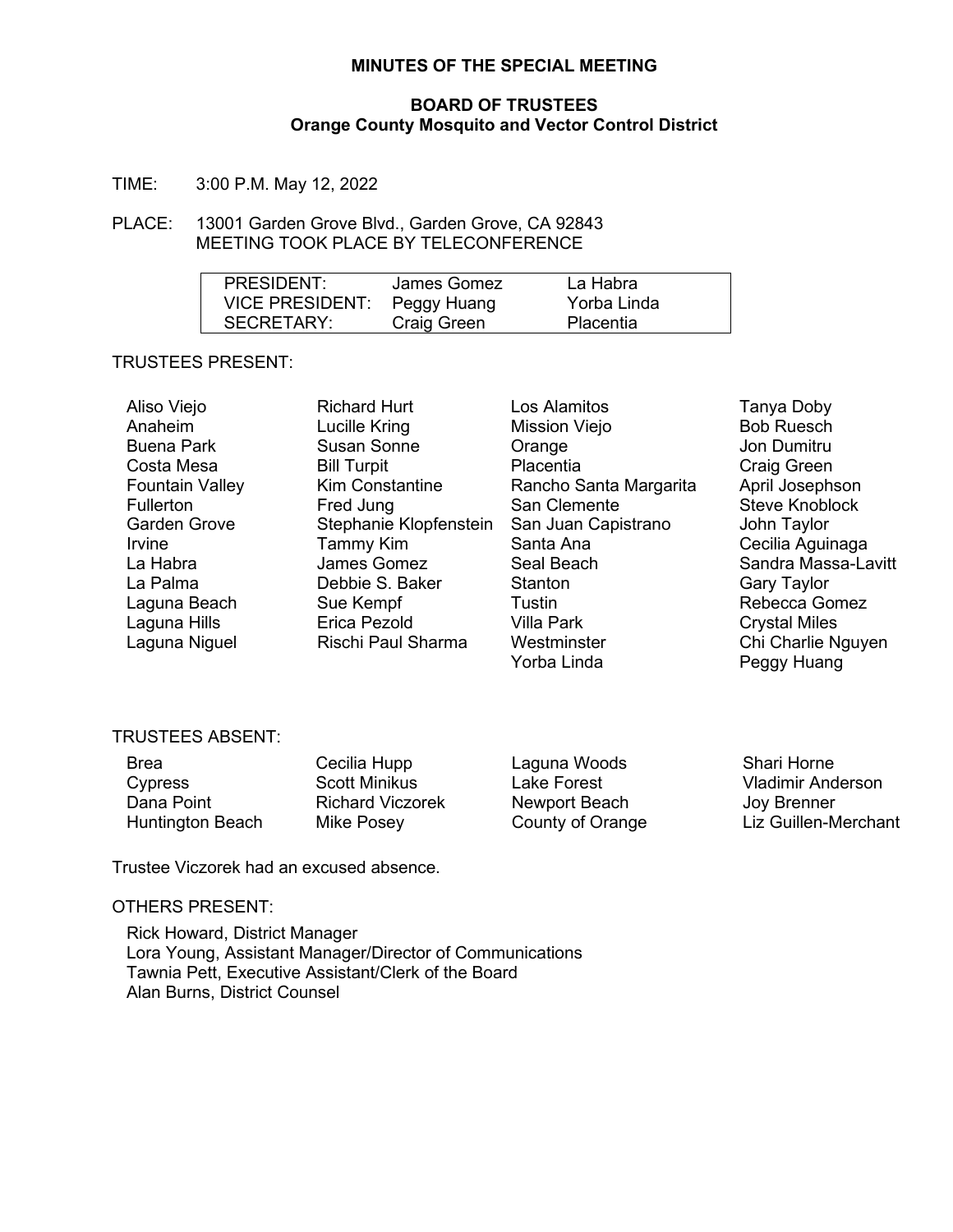## A. **Opening:**

- 1. **Call the Business Meeting to Order:** President James Gomez called the meeting to order at 3:00 P.M.
- 2. **Pledge of Allegiance:** President James Gomez asked Trustee Sharma to lead the Pledge of Allegiance.
- 3. **Roll Call:** Roll call indicated 27 Trustees were present out of the current Board membership of 35.
- 4. **Late/Other Communications: None Late Communications:**

**Other Communications:**

### B. **Public Comments: None**

C. 1. **Adopted Resolution No. 530 Authorizing Remote Teleconference Meetings of the Legislative Bodies of the Orange County Mosquito and Vector Control District for the Period of May 19, 2022, through June 17, 2022, Pursuant to Brown Act Provisions: (Exhibit A, B)**

On motion from Trustee Nguyen, seconded by Trustee Kring and approved by majority vote, the Board of Trustees adopted Resolution No. 530 proclaiming a local emergency, ratifying the proclamation of a state of emergency by Governors' Order No. 25-20, and authorized remote teleconference meetings of the legislative bodies of the Orange County Mosquito and Vector Control District for the period of May 19, 2022, through June 17, 2022, pursuant to Brown Act Provisions.

- Ayes: Trustees Hurt, Kring, Sonne, Turpit, Constantine, Jung, Klopfenstein, Kim, J. Gomez, Baker, Kempf, Pezold, Sharma, Doby, Ruesch, Green, Josephson, J. Taylor, Massa-Lavitt, G. Taylor, R. Gomez, Nguyen, and Huang.
- Noes: Trustees Dumitru, Knoblock, and Miles.

Abstained: None.

Absent: Trustees Hupp, Minikus, Viczorek, Posey, Horne, Anderson, Brenner, Aguinaga, and Guillen-Merchant.

# D. **Adjournment:**

1. President James Gomez adjourned the meeting at 3:08 p.m. to the next regularly scheduled meeting on Thursday, May 19, 2022.